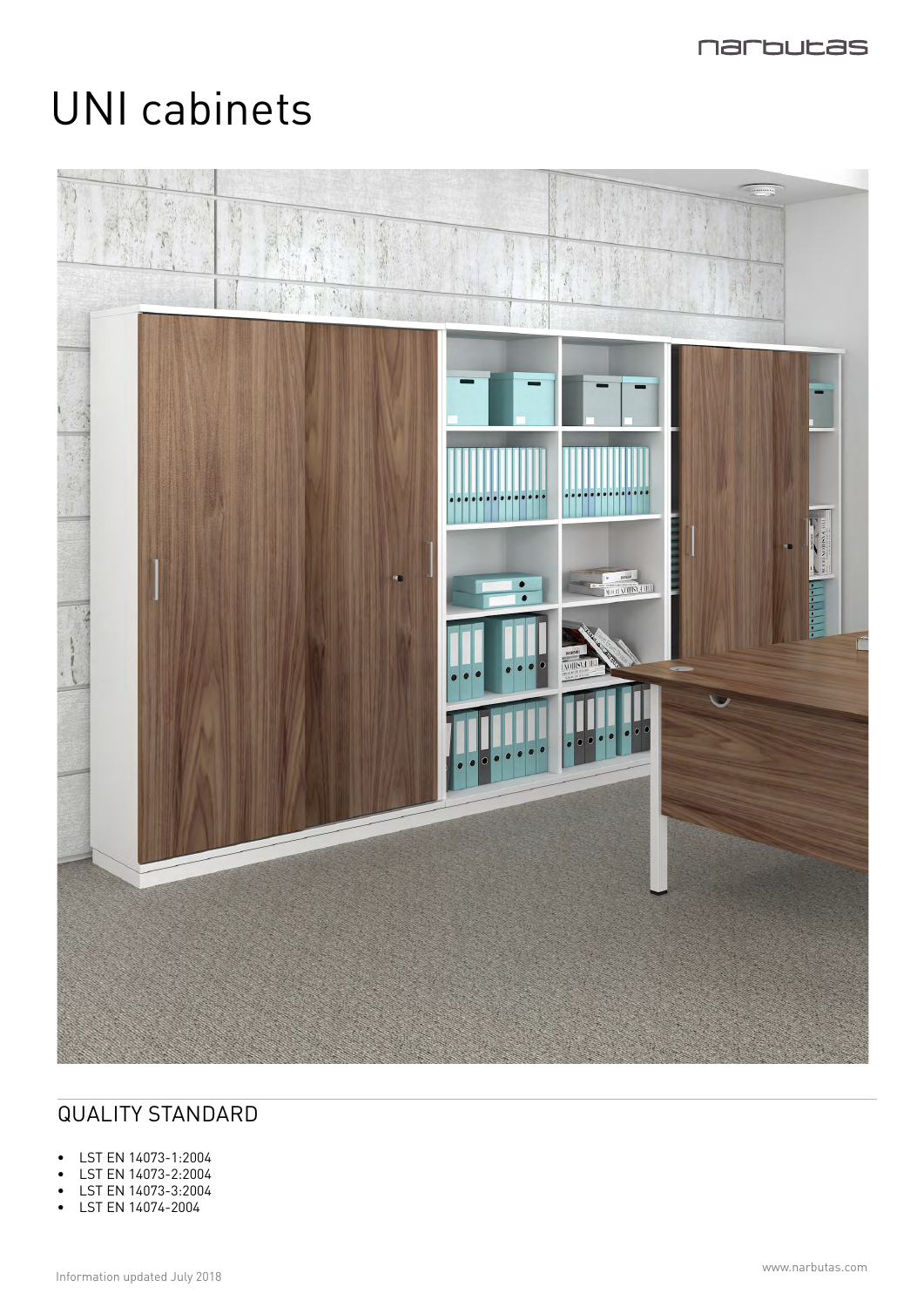## TECHNICAL INFORMATION

## Carcass

• 18 mm MFC (melamine) with 1 mm ABS edging.

## Top and bottom

• 25 mm MFC (melamine) with 2 mm ABS edging.

## Back

- Made of 16 mm MFC (melamine);
- Fabric back panel (X0Z071, X0Z103): HDF 3 mm coated with foam 3 mm and fabric;
- Whiteboard back panel (X0Z070, X0Z102): HPL 1 mm.

#### Shelves

- 18 mm MFC (melamine) with 1 mm ABS edging, load capacity 25 kg;
- 25 mm MFC (melamine) with 2 mm ABS edging (for W=1000 mm wide carcass), load capacity – 32 kg;
- Fixed or height adjustable shelves.

## Doors

- Doors with hinges in 18 mm MFC (melamine) with 1 mm ABS edging;
- Sliding doors in 18 mm MFC (melamine) with 1 mm ABS edging (with plastic runners);
- Tambour doors from ABS profile;
- 5 mm tempered clear glass.

## Handles (2 types)

- 136 mm length square handle, powder coated metal;
- 150 mm length curved handle, powder coated metal.



Handle type (colour + handle code)

## **MATERIALS**

- Fabric: LUCIA, BERTA, SYNERGY, BONDAI, VELITO PRESTO;
- Melamine (combinations available): P (birch), T (beech), D1 (whitened oak), D2 (amber oak), U (walnut), M1 (white), N (grey), N1 (dark grey);
- Laminate: M1 (white);
- Plastic: E (white), M (metallic);
- Glass: 1 (clear), 2 (dark grey);
- Metal: E (white), M (metallic), T1 (dark grey), A (black).

## **Drawers**

- File drawers for both A4 and foolscap files;
- Full extension, central locking with anti-tilt function;
- Made of welded metal sheet, without bottom. Powder coated black metal;
- Ball bearing slide, load capacity 50 kg.

### Fittings

- Cams with connecting bolts:
- Lock with metal bars;
- Fast assembling hinges (does not require any tools to connect hinges and plates).

#### Plinth

• Made of 18 mm MFC (melamine), H=80 mm.

#### Metal legs

- Metal tube 40x40 mm;
- Plastic feet with height levelling, H=80 mm +10 mm;
- Powder coated metal.

## Plastic legs

• Black plastic height levelling feet, H=23 mm +10 mm.

#### Castors

- Four twin wheel castors, Ø80 mm;
- Two out of four with stopper brakes;
- The load capacity: 100 kg per castor.

## GUARANTEE

• 5 years